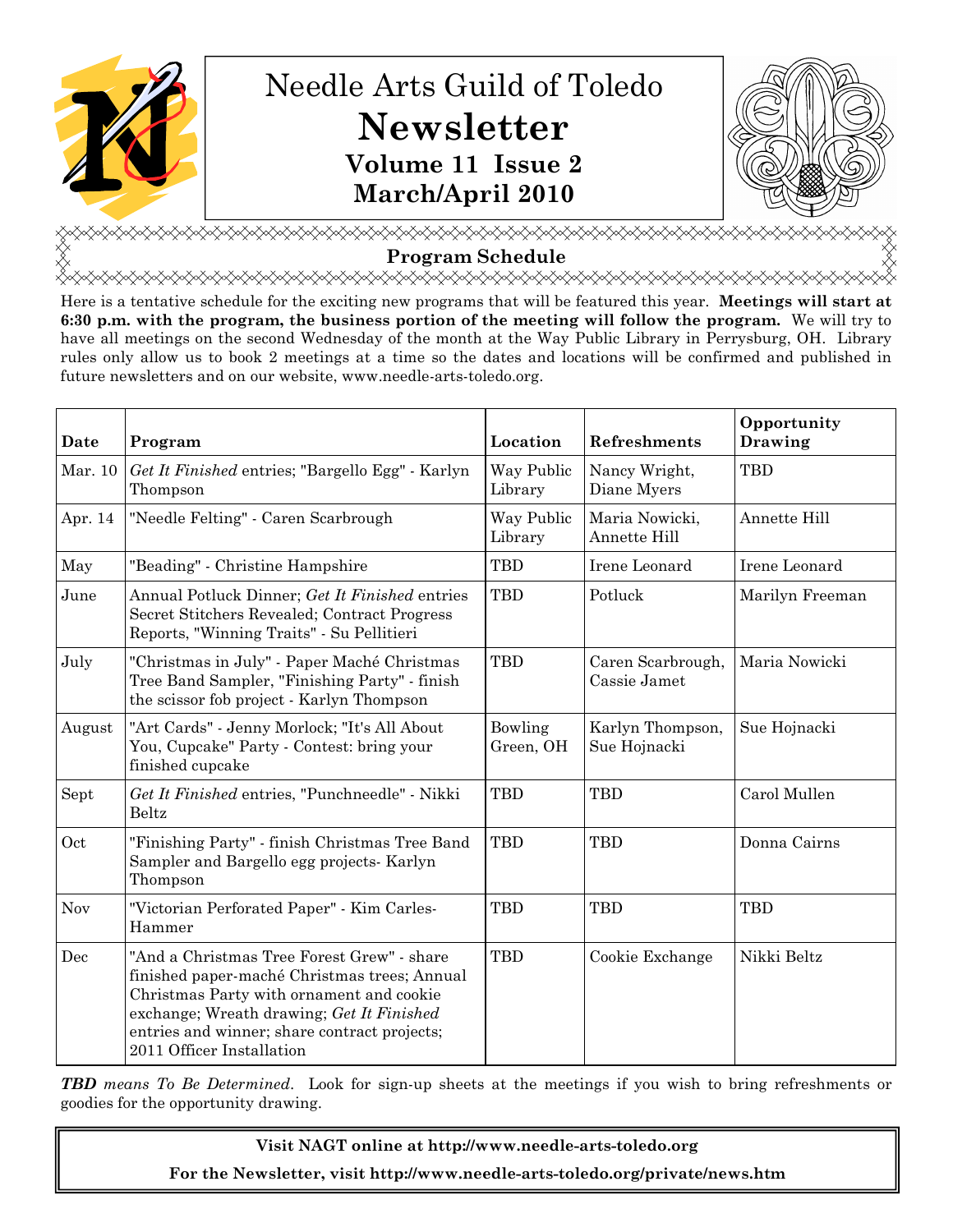

Here is a list of events besides our monthly meetings that you may find interesting. Further info may be obtained from the EGA or GLR websites or in later issues of this newsletter as it becomes available.

# Dates Event Information

- 04/10/10 **EGA** Mill Race Chapter "An Acorn For Andrew." Instructor: Rose Kotnik of Tomorrow's Antiques. Michigan location TBD.
- 04/16/10 ― International Quilt Festival in Chicago, IL. 04/17/10
- $04/24/10 GLR$  Seminar "River of Threads". Fort 04/29/10 Wayne, IN at the Grand Wayne Center.
- 08/14/10 Michigan State Day "A Michigan Picnic." Sponsored by the White Pine Chapter and will be held at the Bavarian Inn Lodge, Frankenmuth, MI. Contact Marie Lubbers at luberz@wildblue.net
- $09/05/10 EGA National\quad$  "Stitching on the 09/10/10 Barbary Coast" – San Francisco, CA. Hosted by the Greater Pacific Region. Contact Mike Swan sem2010@egausa.org 510-653-6789 ext. 123
- $09/17/10 NAGT$  35th Annual Needlework Show at 09/18/10 the Sanger Branch Library. Judge: To Be Determined.
- 10/01/10- EGA Mill Race Chapter "Toy Chest." 10/02/10 Instructor: Betsy Morgan. Michigan location TBD.
- 10/03/10 EGA Mill Race Chapter "All Year Square Cube." Instructor: Betsy Morgan. Michigan location TBD.
- 10/01/10 ANG National Seminar "Midwest Mosaics" 10/08/10 Columbus, OH. Further info is available at the American Needlepoint Guild website www.needlepoint.org
- $04/03/11 GLR$  Seminar in Akron OH hosted by 04/07/11 Town & Country Chapter





# Stitch-In

Stitch-In meetings are held every Thursday from 11am–5pm. The third Thursday of the month we are at Something Extra. Other Thursdays we meet at a member's home. Saturday Stitch-In will be on the last Saturday of the month at the Way Public Library in Perrysburg. Come as early as 9 a.m. and stay until closing, 5 p.m.. The following schedule has been set: March 4: Timeless Stitches, Tecumseh, MI; March 27 and April 4: Way Public Library.

Locations change weekly. Call Katherine Thompson at 419-385-0081 or e-mail Diane Myers at jrmyers@roadrunner.com for the next meeting place.

# If You Need A Ride

If there are any members needing transportation to a meeting please let us know. We have members attending from all over the area. Don't stay home just because you can't drive!

#### Board Meetings

Boards meetings this year will be held during the Last Saturday Stitch-In at the Way Public Library at 2 p.m.

### New Members

Welcome to new member, Denise Duda. Denise is the owner of Timeless Stitches in Tecumseh, MI. Our Thursday, March 4 stitch-in will be at her shop, weather permitting. New projects from our favorite designers are now in her shop following her shopping trip to the Nashville trade show last weekend!

#### March Project

If you wish to participate in the monthly programs, please bring the following supplies in addition to your normal stitching tools.

Bargello Egg: Congress cloth 10" x 14" for front and back, or 10" x 7" for just the front, plus stretcher bars to fit, four DMC floss colors, pencil, laying tool and Bargello books or patterns if you have them. Note - Due to the weather, the February meeting was cancelled. The Bargello project was rescheduled for the March meeting. The Finishing Party for the Scissors Fob and the Bargello Egg has been moved to July or October. Details on exact meeting date and supplies required will be published in a future newsletter.

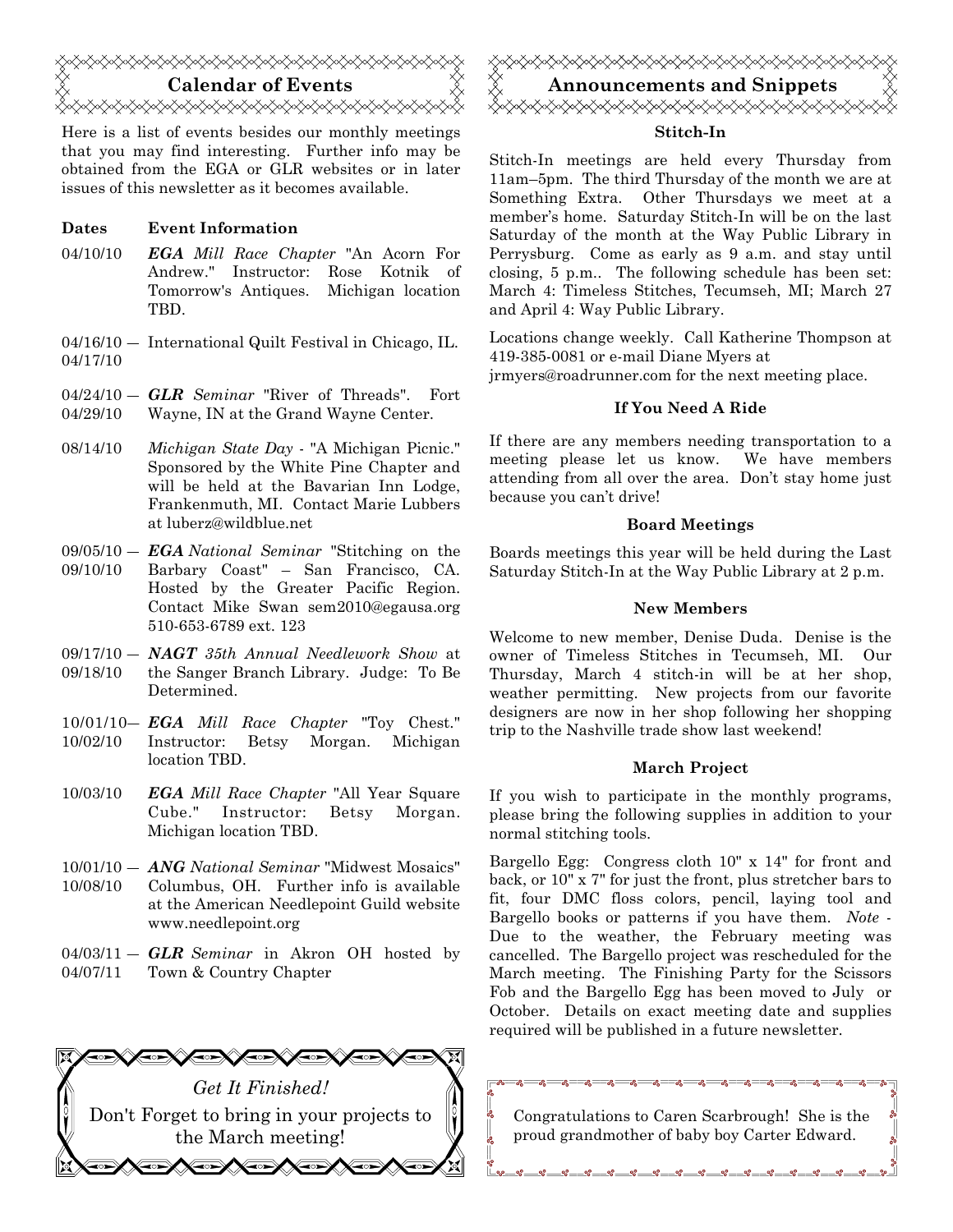

# May Project

The May guild project will be basic flat Comanche stitch (a.k.a brick stitch, bugle stitch, Cheyenne Stitch, Comanche Weave etc.). Contrary to what its name implies, this stitch predates the new world as examples have been found in Egyptian tombs. It is used extensively by many African tribes to this day. The best part is that just about any Peyote pattern can be adapted to this easy stitch. So if you have struggled with Peyote, this is the stitch for you.

You will learn the basic stitch and how to increase and decrease. With this information, you can create either of the two pins I designed or one of your own. I will supply complete technique instructions, graphs of the various shapes, assembly and finishing instructions, and a pin back that will support the weight of this many beads for \$3 or less (depending on how many pin backs we end up ordering). You will supply beads, matching thread, beading needles (at least two, please) and a bead mat. If you use wax or Thread Heaven® bring that along too.

The flower pin shown was made with less than one tube of Delicas® for the main color, a few gold beads for the center and about a quarter tube of Delicas® for the leaves. You can make it in any color combination you choose. Why not try sunflower yellow petals with a brown center; cornflower blue petals with a pale yellow center, etc. The more modern pin takes less time and is just an assembly of various shapes. This is a great way to use up small amounts of leftover beads. You can arrange the shapes you choose to make in any way you please, making a pin truly unique to you.

The pin backs come in gold or silver metal and will need to be ordered. Watch for a sign up sheet at the meeting. Or email your choice and pin quantity to dhampshire@adelphia.net asap, but please put May project in the subject line.

Submitted by Christine Hampshire.



Photo by C. Hampshire

#### Annual Needlework Show

The show chairman, Nancy Wright, has reserved the Sanger Branch of the Toledo-Lucas County Public Library on Friday, September 17 and Saturday, September 18, 2010 for our 35th Annual Needlework Show. Item drop off will be Wednesday, Sept. 15 and judging will take place on Thursday, Sept. 16. She is still working on confirming a judge.

#### Guild Garage Sale

Mark Saturday, June 19 as the "Guild Garage Sale" at Karlyn's house. Start your "Spring Stash Cleaning" now. Remember this sale is for stitching items only, threads, kits, fabrics, frames, patterns, books etc. The money received from this sale will remain with the Guild. At this gathering you can plan for a day of shopping, stitching and eating (potluck). Maps will be coming later for your travel to Karlyn's house in Bowling Green.

#### Local Classes in Michigan

Mill Race Chapter EGA invites you to participate in their class offerings this year. Rose Kotnik of Tomorrow's Antiques will be teaching her beaded scissor fob "An Acorn For Andrew" on April 10, 2010. The cost including kit fee is \$30.00. If you already have the kit, the cost will be \$5.00, but you must indicate this on your registration form. On October 1- 2, 2010, Betsy Morgan will be coming to teach her "Toy Chest" and on October 3 her "All Seasons Square". Locations are not set yet but will be in the Northville-Novi area. Copies of the registration forms for these classes will be available at our meeting as well as a PDF on our website with our newsletter. Please note that the registration deadline for the April class is March 15, 2010.

#### April Project

Come to the April meeting and learn how to needlefelt. We will learn several variations of hand needlefelting and you will have an opportunity to try a machine needlefelter (embellishing machine). We will make a pin cushion with embellishments (pun intended). You will receive your own felting needle and the supplies for felting. You can make your pincushion your own with your choice of finishing fabric and stitching thread. How to finish will be in the instructions. Cost is \$5.00 to help with supplies. You do not need to bring anything to start to work. Deadline to sign up is March 10, at the meeting. You can also sign up with Caren at caren505@roadrunner.com.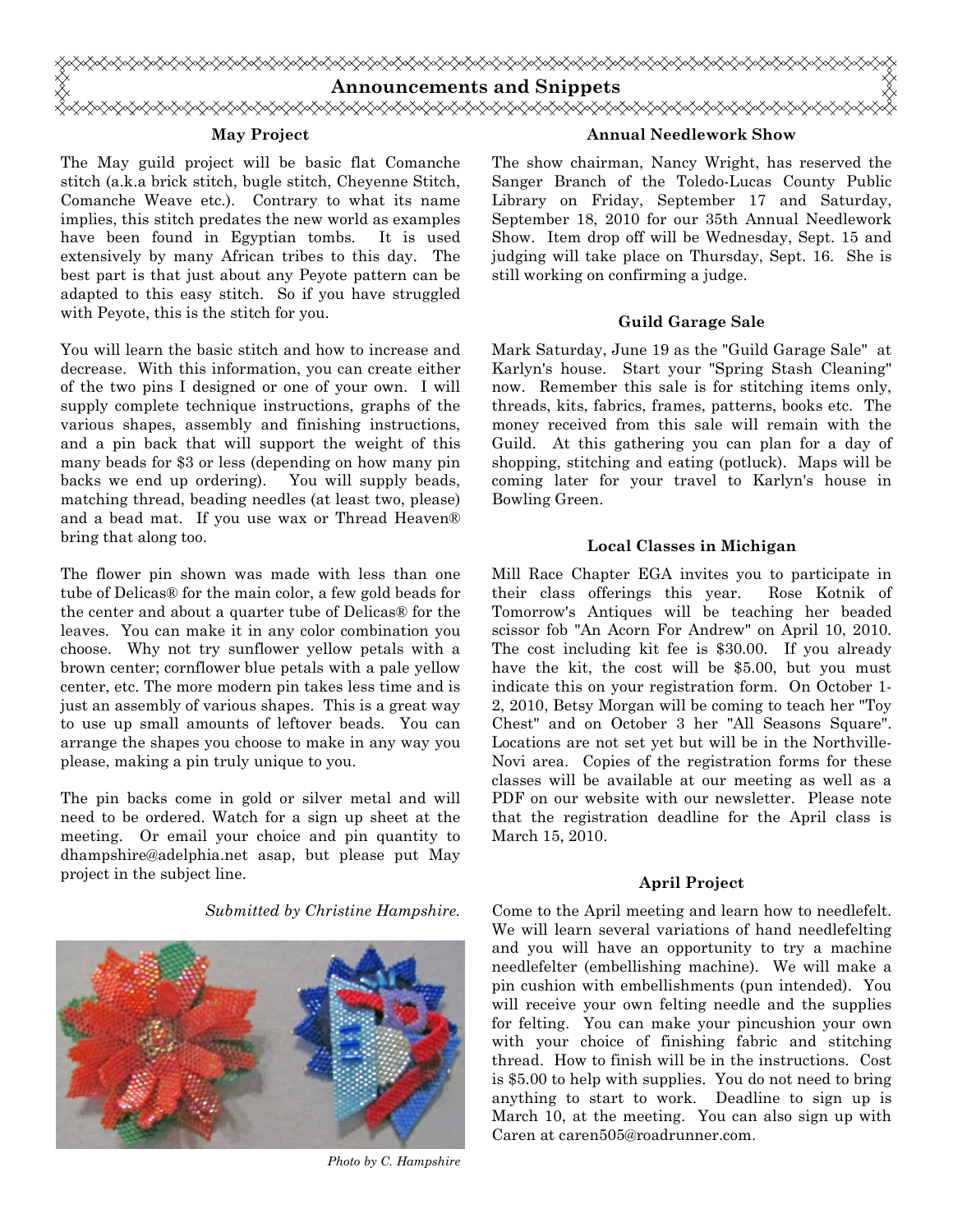# Photo Gallery ଧ≪≫≫≫



 Karlyn Thompson, the Program Chair for 2010, dons her cat hat and kitty sweater while reading to us "If You Give a Cat A Cupcake". This was the kickoff for our cupcake contest. We received a pattern for making a non-edible cupcake. Members are to decorate their cupcake with stitching, beading, and embellishments and bring it to the August meeting for a cupcake party



Dana from Colorado has visited our guild meetings a couple of times while visiting Toledo. She just happened to be in town and came along with member Kelly Jackson. She was walking around knitting with her little cloth bag on her wrist. The bag holds her ball of yarn. The bag was darling and I had to make one, NOW! So we went downstairs and I chose my two fabrics and less than an hour later, I had my bag. Sue Wiemer made her fabric choices and completed her bag, too. I have since made tassels and put buttons on it and made a twisted cord drawstring. I love it! Thanks Dana! Sue's bag on left, Dana's center and Diane's right.





Jennie Kronberg shows her knitted gingerbread girl. Isn't she sweet with that little red bow?



Members Nikki Beltz, Jennifer Miller and Sharyn McMullen hard at work.



Annette Hill, Katherine Thompson, Marianne Mussett, Caren Scarbrough, and Kim Hammer stitching away. Someone already has their cupcake finished for the contest! See it on the table?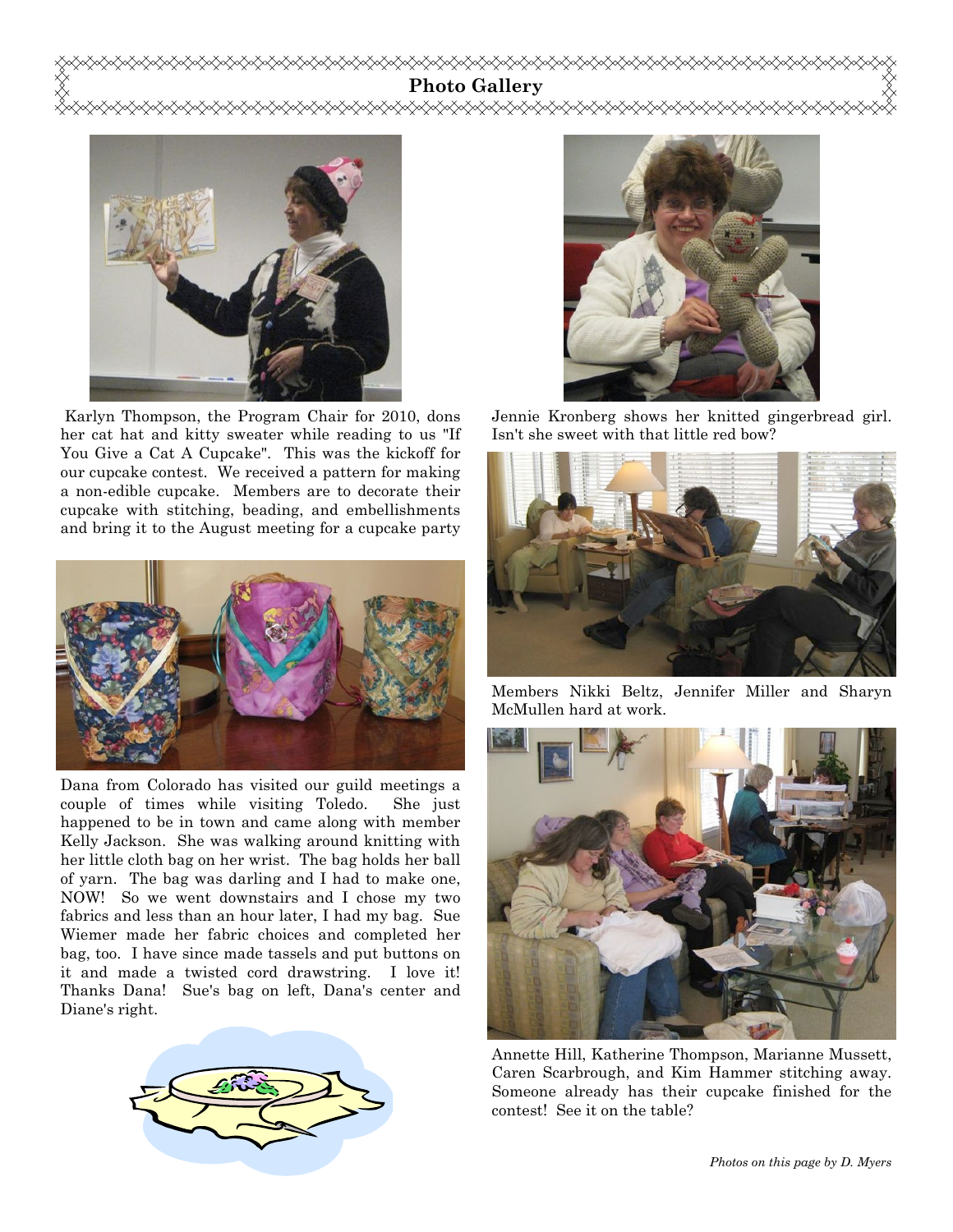The NAGT Newsletter is published six times per year (January, March, May, July, September, and November) by the Needle Arts Guild of Toledo (NAGT) chapter, The Embroiderers' Guild of America, Inc. The Editor welcomes comments, input, and story items. Please send them to the editor by the 25th of the month preceding publication.

Editor: Susan Pellitieri; 703 Butterfield Dr; Toledo, Ohio 43615, Phone: 419-382-1329, E-mail: pellitieri@aol.com

EGA chapter newsletters may copy material contained in this publication except items which are noted and marked as copyrighted. Please credit this Chapter when due.

MEMBERSHIP in the Needle Arts Guild of Toledo is open to all embroiderers. New and renewing dues payments should be sent to: Nancy Wright, 17515 Sycamore Rd., Grand Rapids, OH 43522.

ANNUAL DUES - NAGT annual dues of \$43 includes: Dues - Local chapter

- Bimonthly NAGT chapter newsletter
- Chapter meetings and programs
- Local chapter lending library
- Group correspondence course (additional fee required)
- Dues Great Lakes Region (GLR)
- GLR seminar (additional fee required)

Dues - The Embroiderers' Guild of America, Inc. (EGA)

- Subscription to quarterly magazine, Needle Arts
- Individual correspondence courses for a fee
- National seminars for a fee

Members can attend optional local Chapter workshops presented by teachers contracted by the Chapter and paid for by workshop participants.

MEETINGS are tentatively set for the second Wednesday of the month at 6:30 p.m. in the Way Public Library, 101 E. Indiana Ave., Perrysburg, OH 43551 (see map below). Meeting location will be updated on the website, www.needle-arts-toledo.org, and in the newsletter.

GUESTS are welcome at all meetings and may attend two meetings before being asked to join.

**NAME TAGS** must be worn at all meetings or pay a  $25¢$  fine. The fines collected go to general funds to help cover expenses.

MEETING CANCELLATION: Monthly meetings are cancelled due to bad weather if the Toledo Public schools are closed. Tune into AM 1370 News radio in Toledo for school closings.

<del></del> NAGT Officers and Board Members </del>

President ⊠ Sue Hojnacki 419-385-8511 needleworkersue7@aol.com

President Elect Ø Sue Wiemer 419-531-6325 dlwiemer@sbcglobal.net

Secretary  $\boxtimes$ Cassandra Jamet 419-474-3863 cdenniss@yahoo.com

Treasurer<sub> $⊓$ </sub> Nancy Wright 419-832-3801 nlwright42@verizon.net

2010 Show Chairman Nancy Wright 419-832-3801 nlwright42@verizon.net

Outreach Chairman Kay Griffith 419-784-2868 kayjgrif@embarqmail.com

Welcoming Committee Marilyn Freeman 419-381-8782

GLR Representative Annette Hill 419-885-6365 nettie@buckeye-express.com Newsletter **Ø** Susan Pellitieri 419-382-1329 pellitieri@aol.com

Membership ⊠ Diane Myers 419-832-9571 jrmyers@roadrunner.com

Program **⊠** Karlyn Thompson 419-823-3439 karlynthompson49@yahoo.com

**Education** ⊠ Caren Scarbrough 419-278-2162 caren505@roadrunner.com

Historian Katherine Thompson 419-385-0081 kmthompson49@yahoo.com

Publicity Christine Hampshire 419-698-0241 dhampshire@adelphia.net

Hospitality Donna Cairns 419-841-7403

 $\boxtimes$  indicates Voting Members

Map courtesy of Mapquest.com